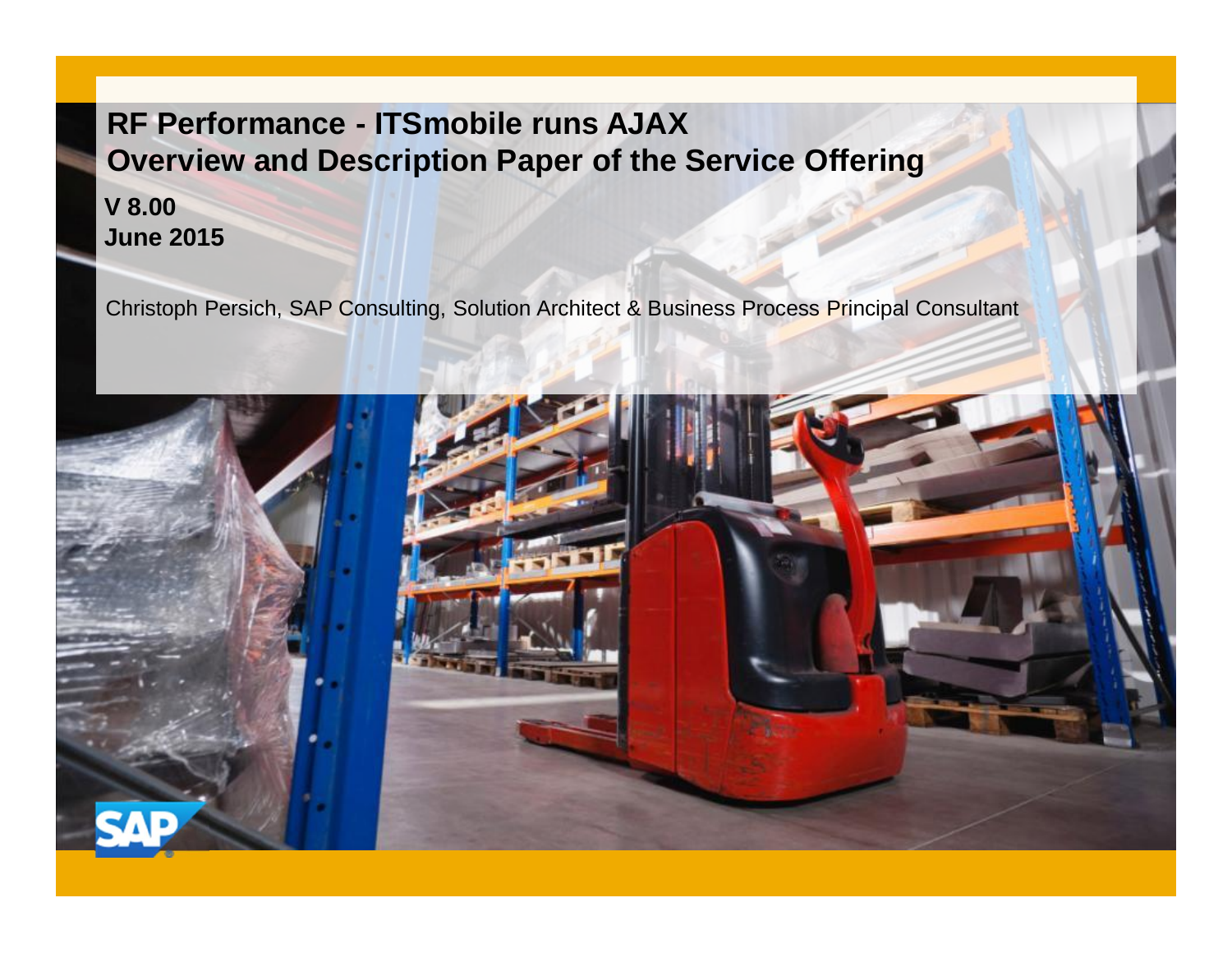# Overview of the ITSmobile **Technology**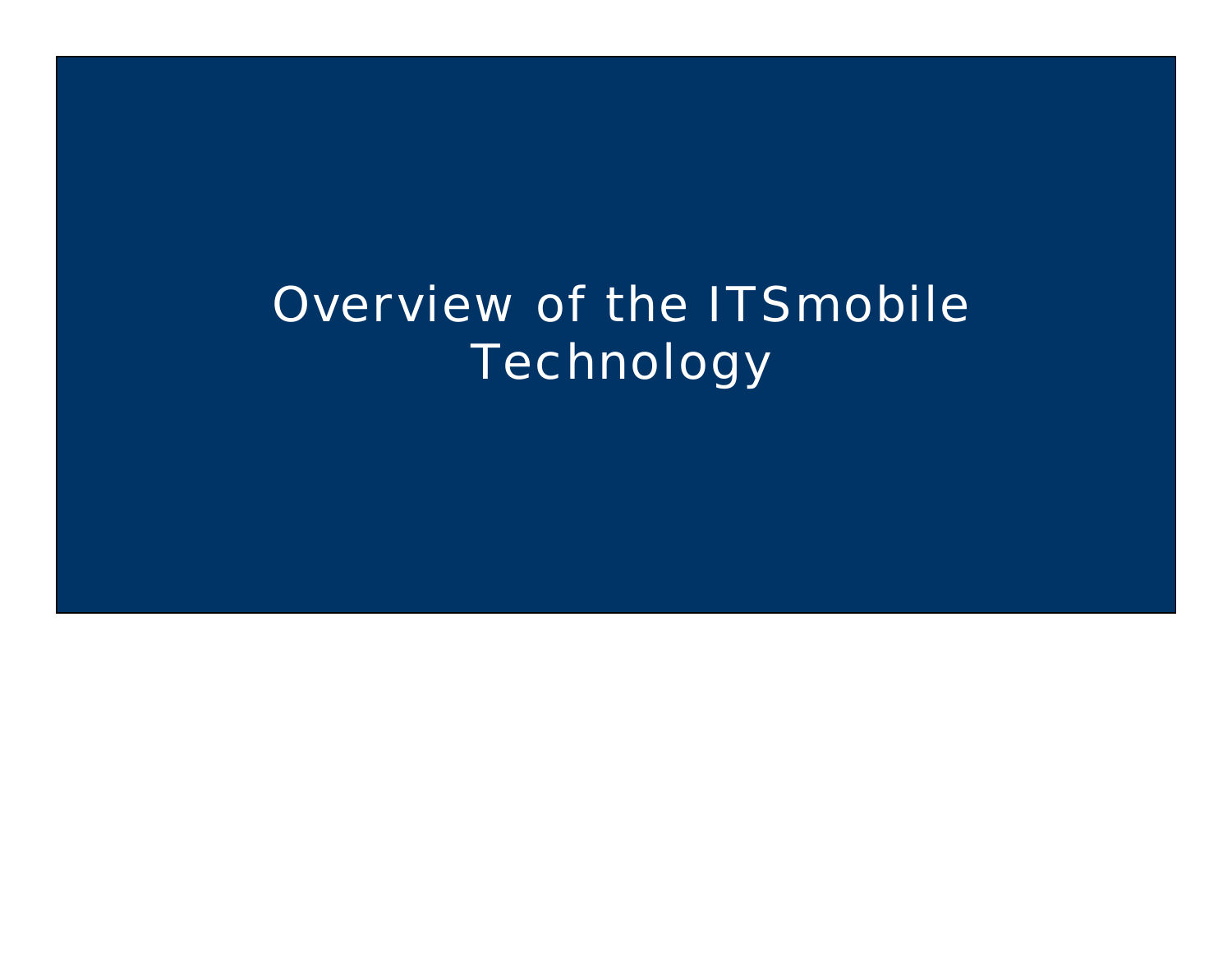## **SAP Systeme Overview**





**The service offering will enhance the ITSmobile communication procedure and therefore will only improve the**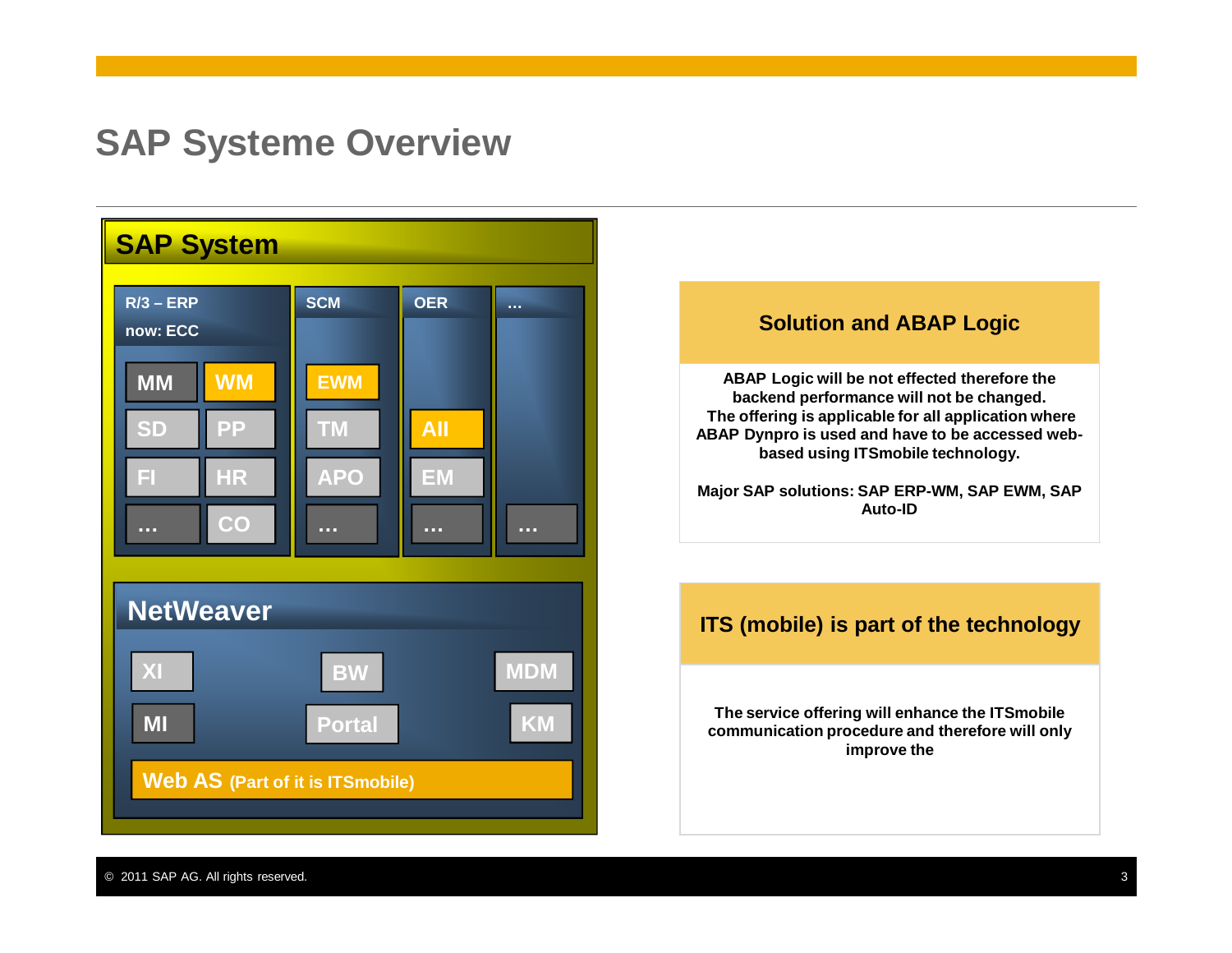# Influencing Elements for RF performance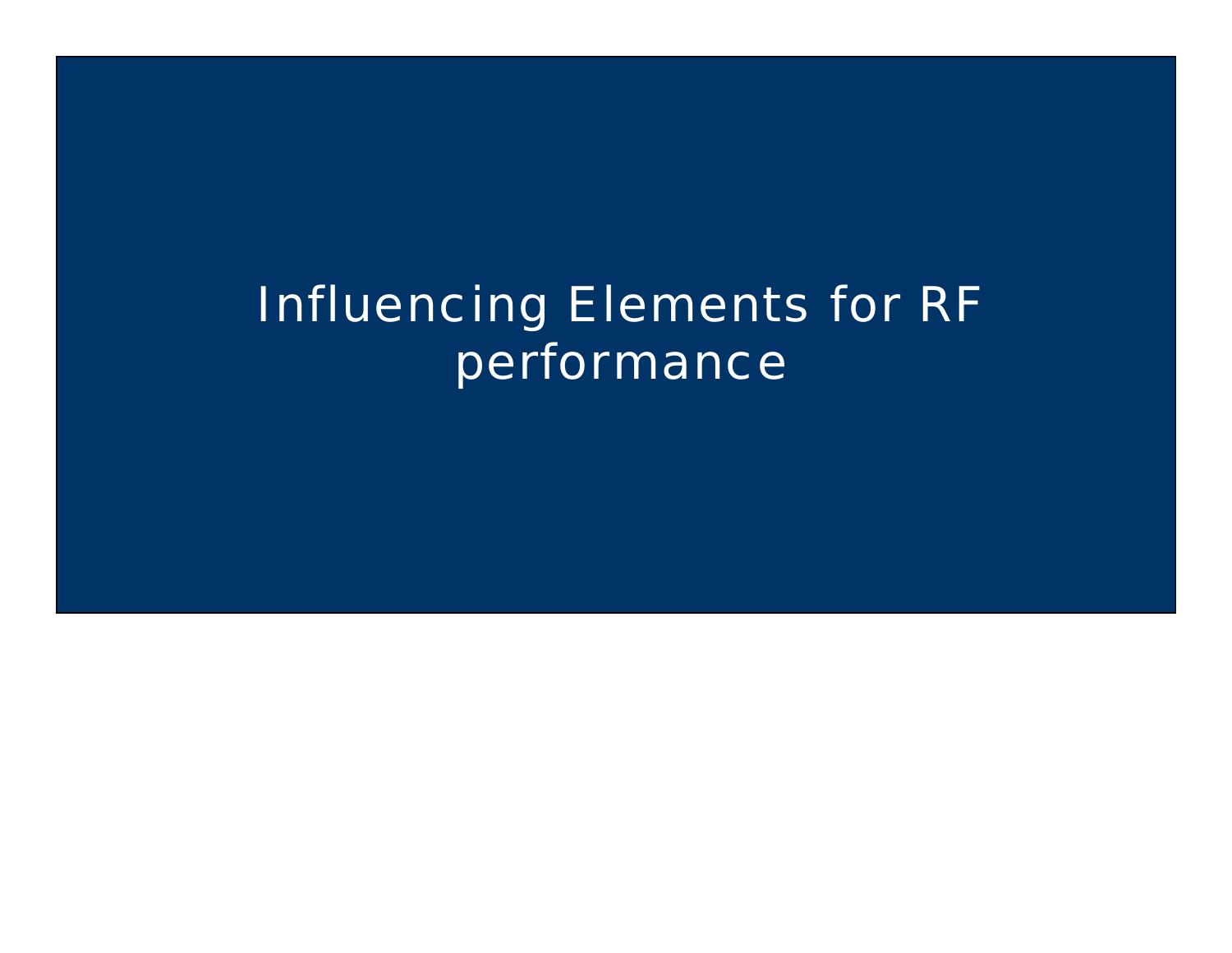# $RF$  Gun  $\rightarrow$  Network  $\rightarrow$  **ITS Mobile**  $\rightarrow$  EWM  $\rightarrow$  **ITS Mobile** → Network → RF Gun

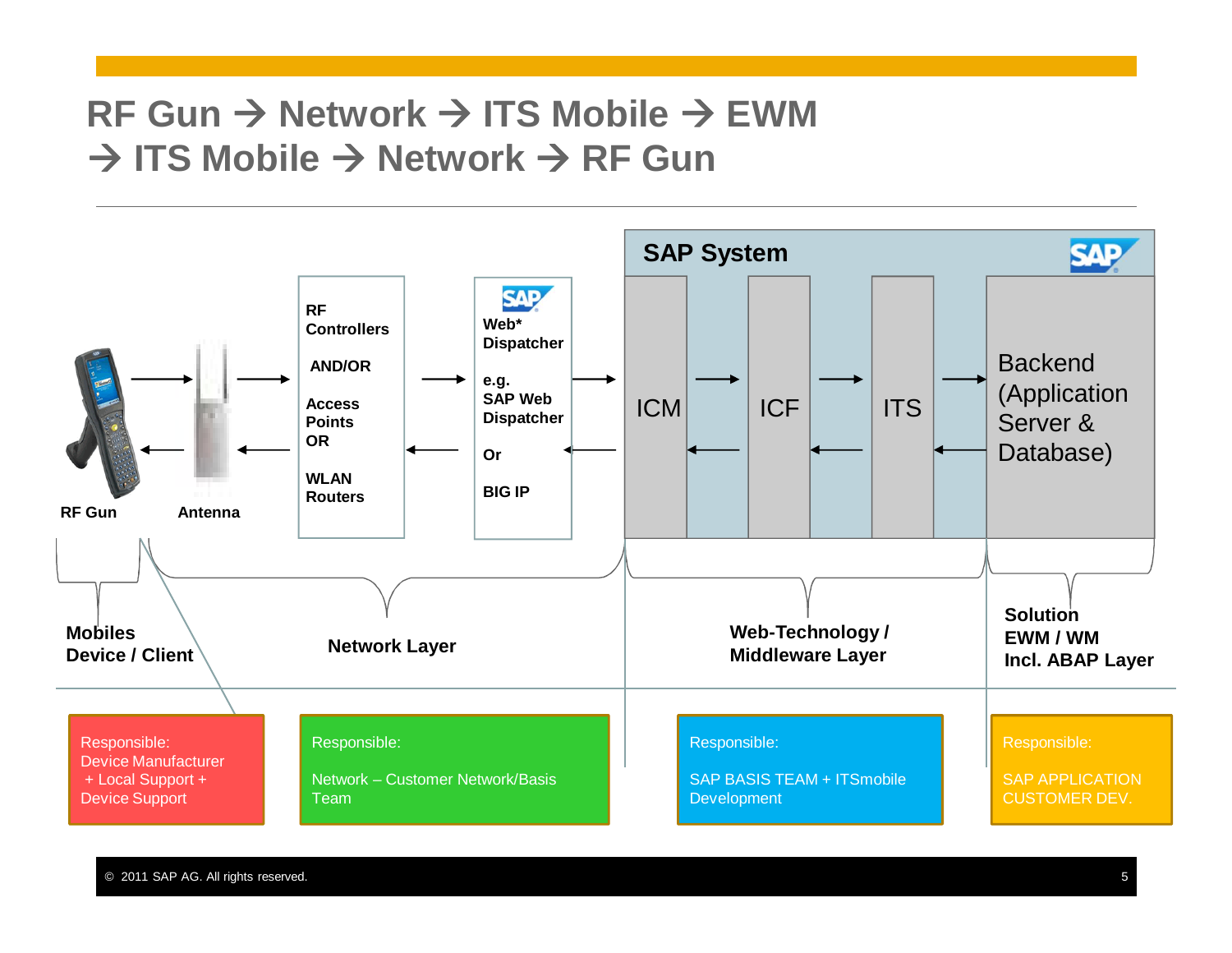# **Influencing Elements**

- System Architecture
	- ▶ Basis Set Up
	- $\triangleright$  CPU quantity
	- ▶ CPU frequency
	- ¾ Hana Database
- EWM Solution
	- ¾ Design chosen
	- $\triangleright$  Customizing
	- **▶ Post Processing Actions**
	- $\triangleright$  ABAP standard
	- ¾ Developments
	- $\triangleright$  Validation Profile
	- $\triangleright$  RF Framework
	- $\triangleright$  RF Screen template
- ITS Mobile
	- $\triangleright$  Architecture
	- ¾ HTML Generator
	- ¾ MIME Object
	- ¾ AJAX Implementation
- Communication / Hardware
	- $\triangleright$  Wireless Network
	- ¾ Router/Switch
	- $\triangleright$  RF Device
	- ¾ Internet Browser
- Warehouse Physical Layout
	- $\triangleright$  Structure
	- ¾ Access Point location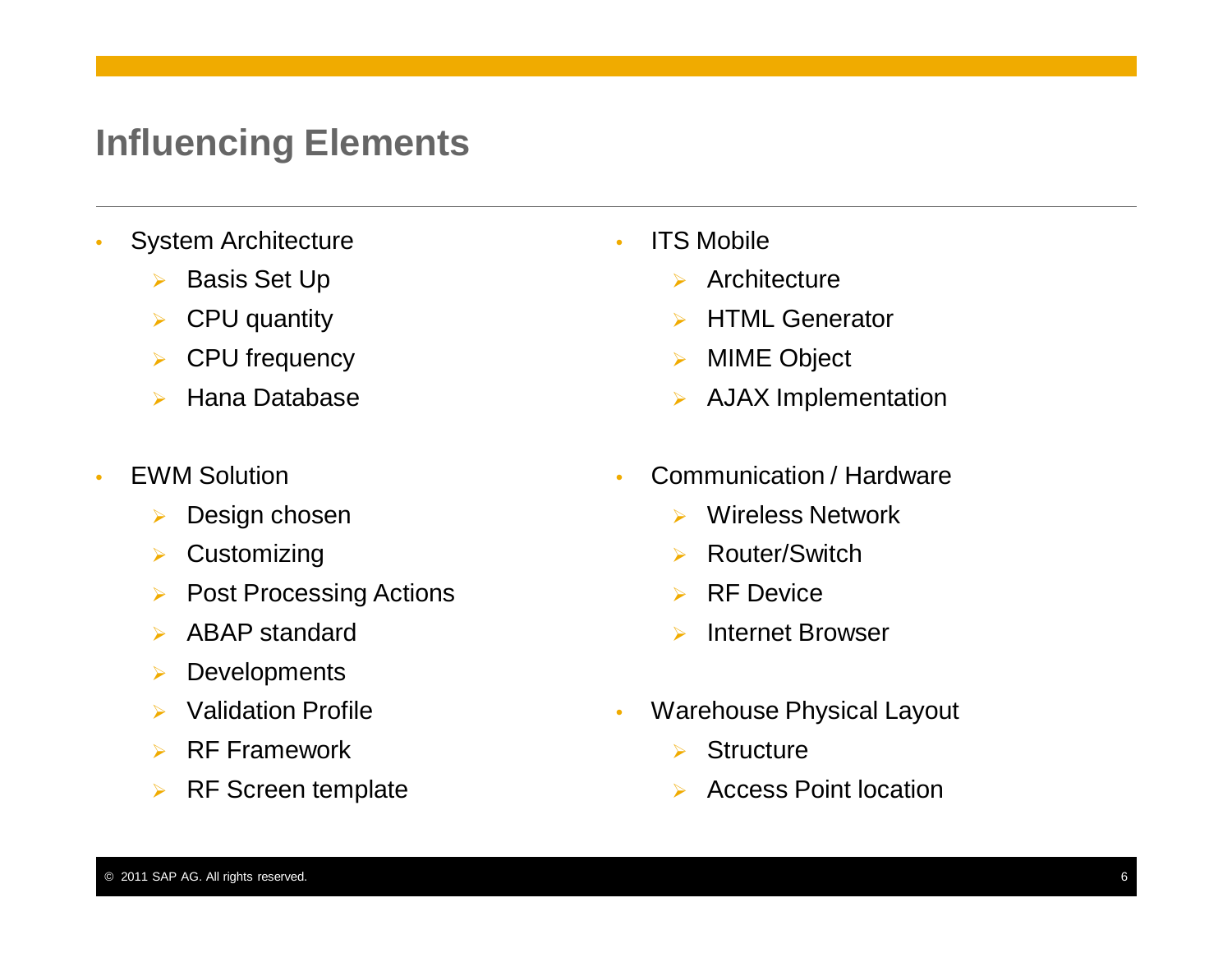# **Responsibilities and Status**

### **SAP or Implementation Partner Responsibilities**

### **EWM Solution**

- **Design Review**
- $\triangleright$  Customizing Optimizing
- ▶ Post Processing Deactivation
- $\triangleright$  ABAP standard Optimizing
- Developments Optimizing
- **Validation Profile Optimizing**
- **RF Framework Review**
- ▶ RF Screen template Optimizing

| <b>Customer Responsibilities</b> |  |
|----------------------------------|--|
|                                  |  |
|                                  |  |
| <b>System Architecture</b>       |  |
| > Basis Set Up Optimizing        |  |
| > CPU quantity increasing        |  |
| > CPU frequency Update           |  |
| > Hana Database Optimizing       |  |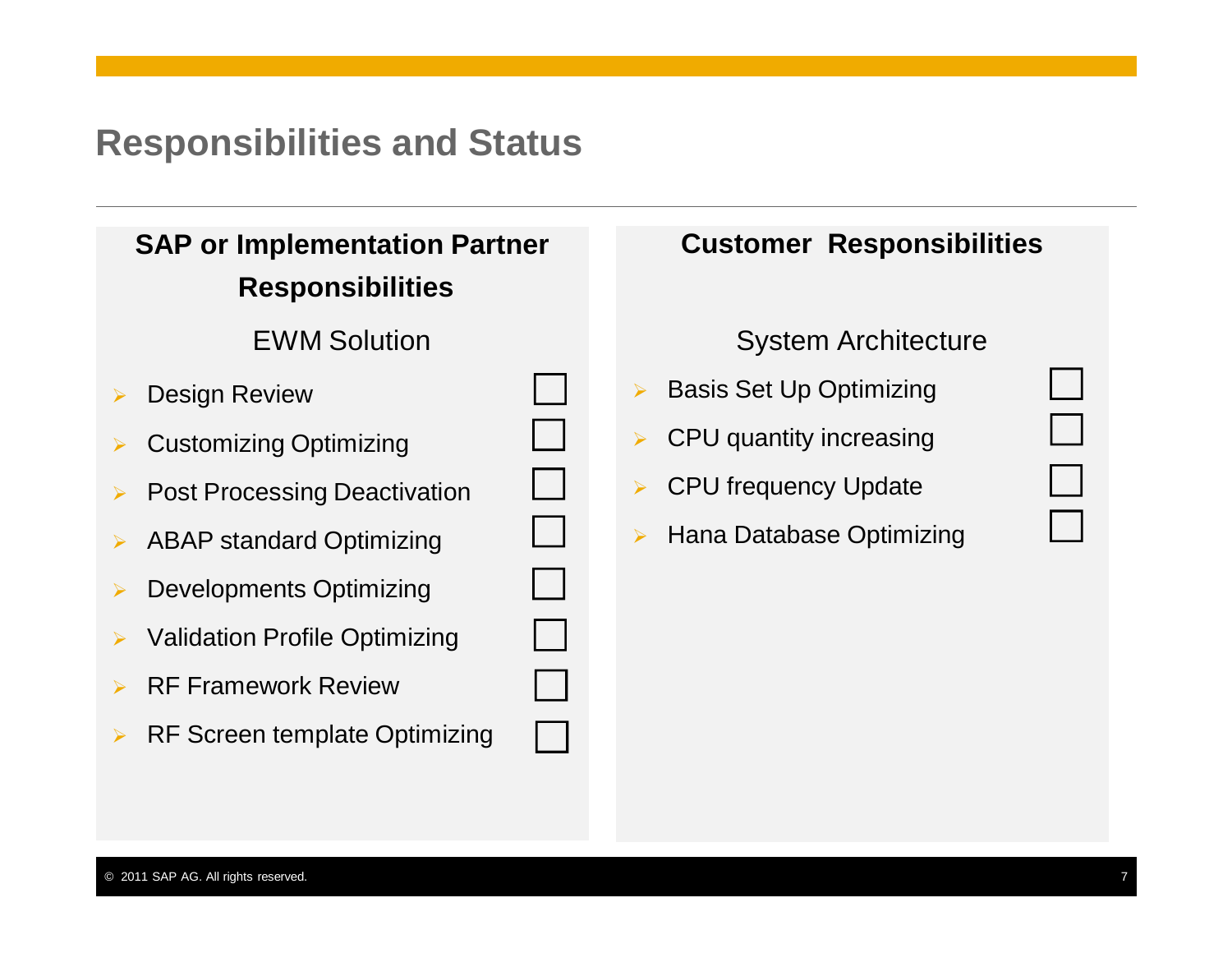# **Responsibilities and Status Check List**

| <b>SAP or Implementation Partner</b> |
|--------------------------------------|
| <b>Responsibilities</b>              |

**ITS Mobile** 

- $\triangleright$  Architecture Review
- $\triangleright$  HTML Generator Check
- ¾ MIME Object Check
- $\triangleright$  AJAX Enhancement
- ¾ Internet Browser Optimization

|                       | <b>Customer Responsibilities</b>      |  |
|-----------------------|---------------------------------------|--|
|                       | Communication / Hardware              |  |
|                       | Wireless Network Measure              |  |
| $\blacktriangleright$ | Router / Switch Optimizing            |  |
|                       | $\triangleright$ RF Device Optimizing |  |
| $\blacktriangleright$ | Internet Browser Optimizing           |  |
|                       |                                       |  |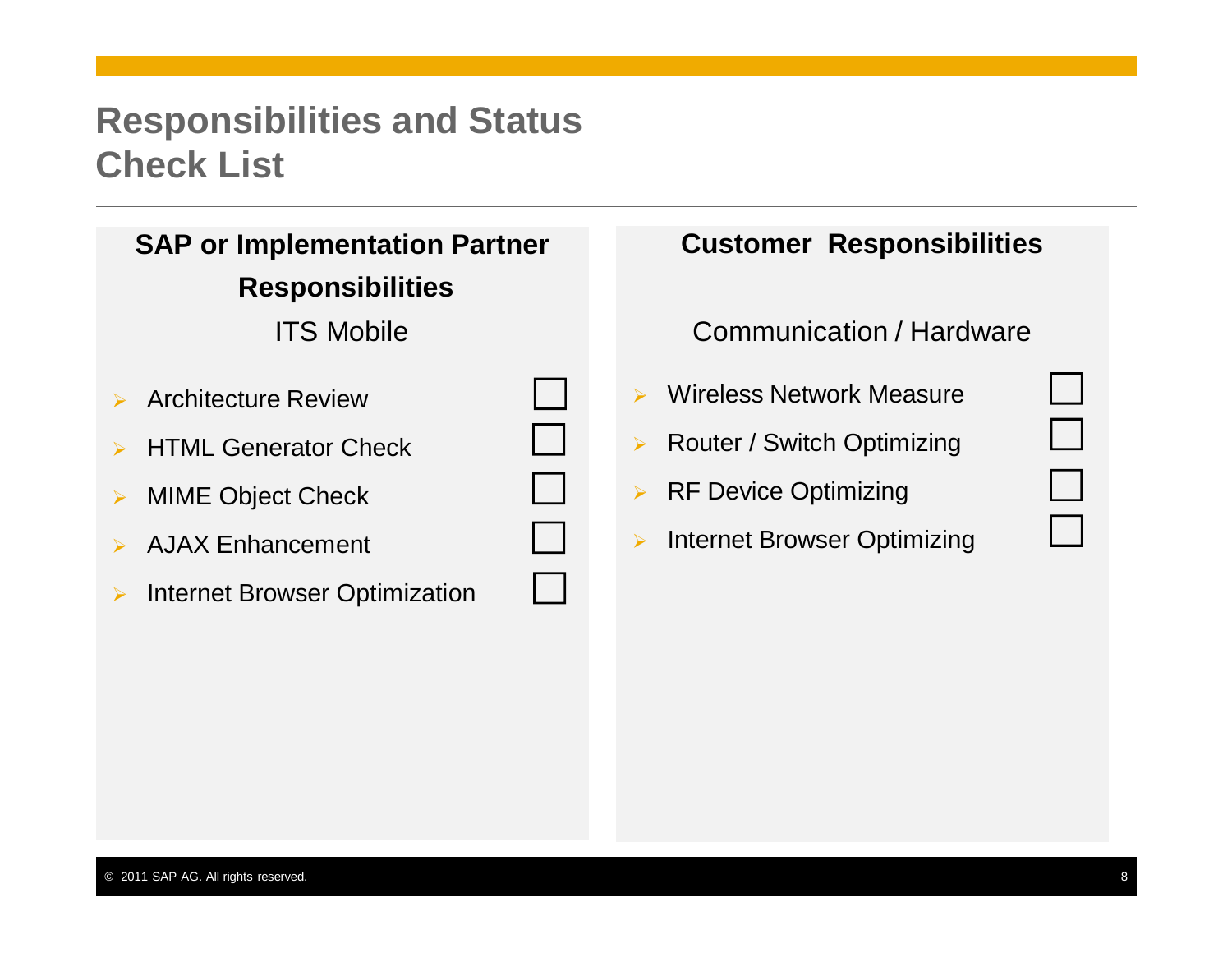# **Responsibilities and Status**

### **SAP or Implementation Partner Responsibilities**

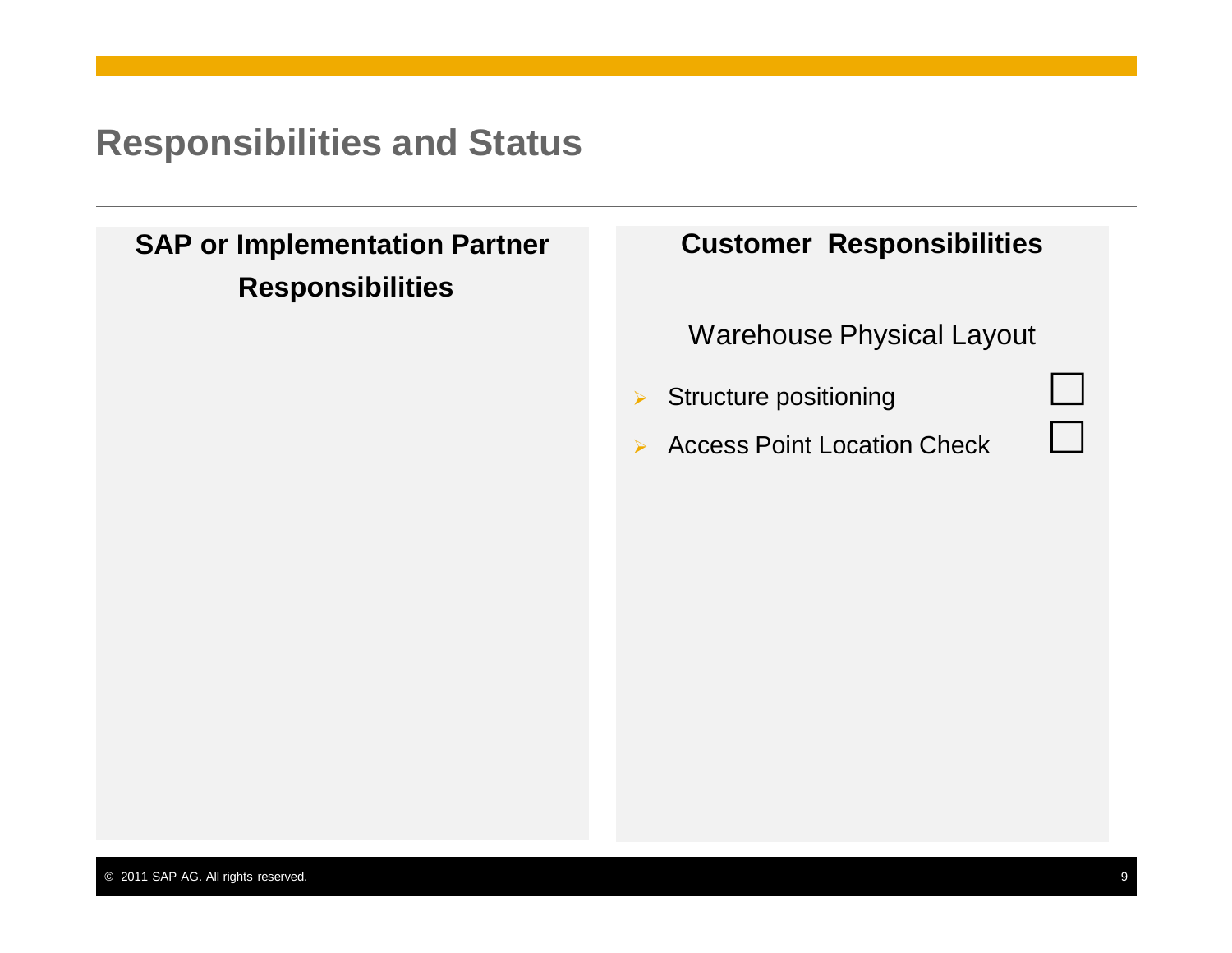# AJAX IMPROVEMENT

Systemlandscape and Definition of the parts that will be improved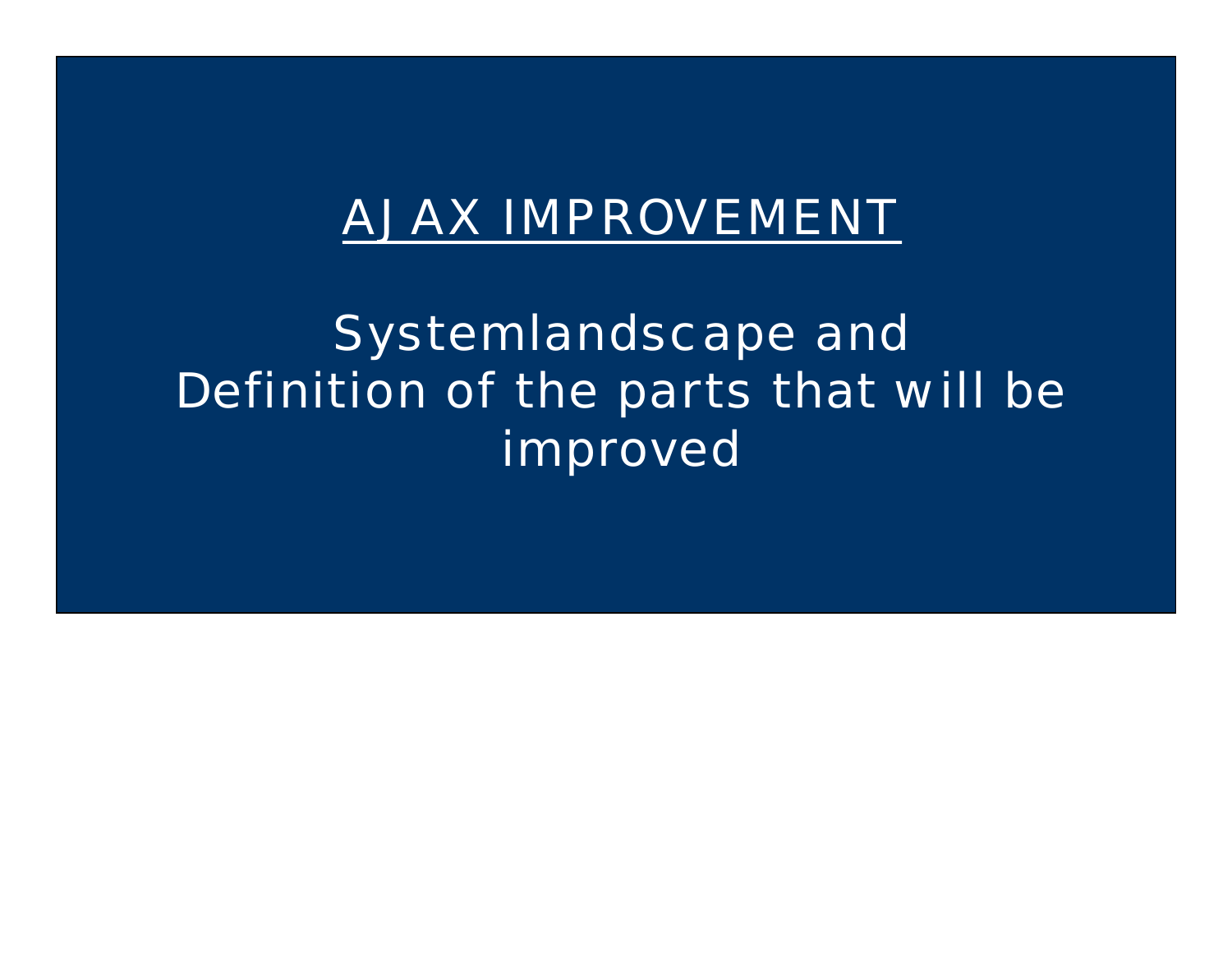# **ITSmobile Architecture (NW > 700)**



© 2011 SAP AG. All rights reserved. 11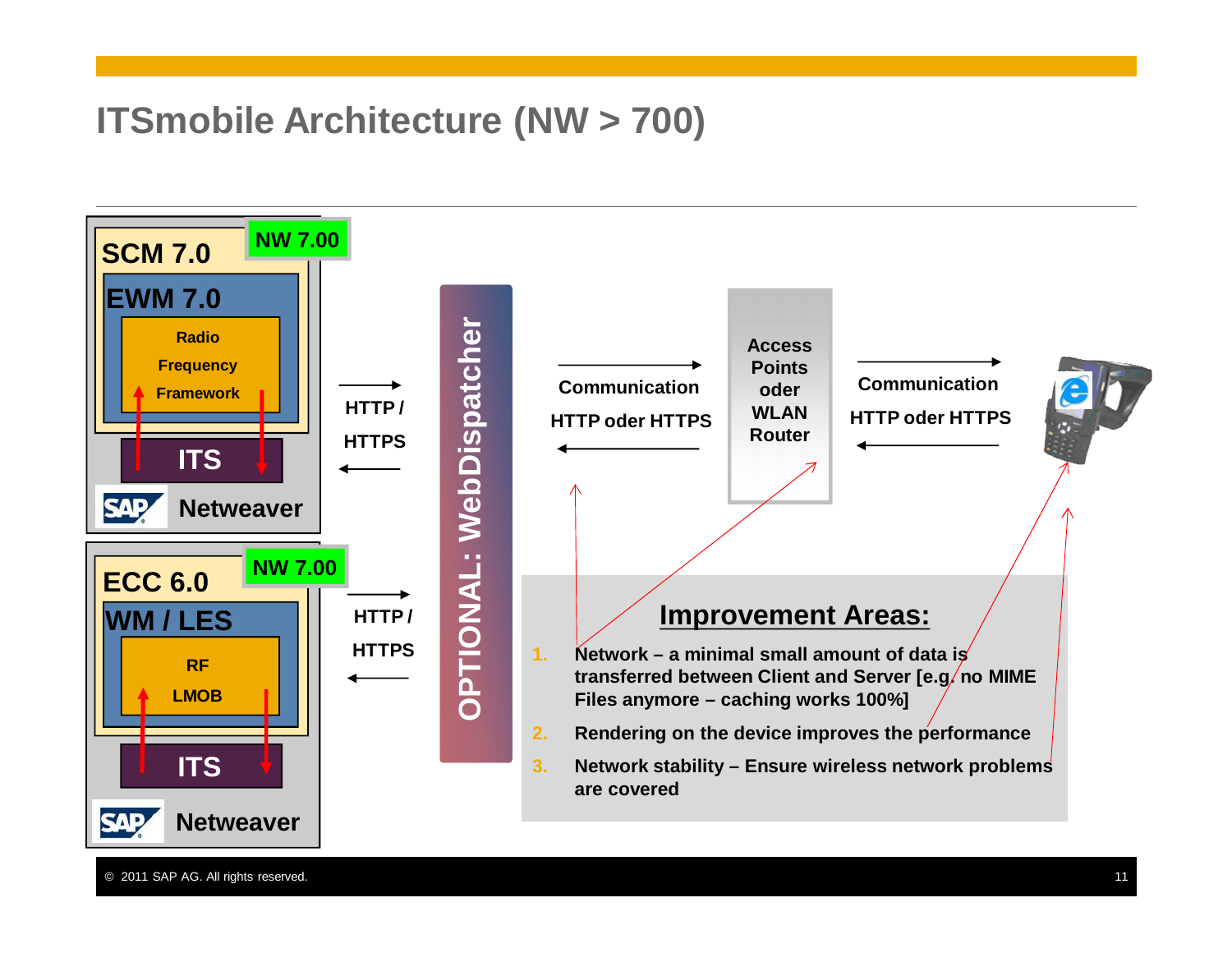# **AJAX: Deliverables of Enhancement Part of the Improvement/Solution**

- With AJAX improvement the rendering will be improved, this rendering improvement ensure that performance gets on the device (rendering performance get improved)
- With AJAX the sending of Data to server gets controlled, means network issues can be controlled. With newest note: 1985219 E2E integration can be ensured.

#### **Improved Rendering:**

- ¾ only HTML Body is send to the device
- On the device only the HTML body is replaced means all HTML Header information doesn't need to be renewed by the browser (DOM)
- Improvement in Memory usage

#### **Important remark;**

Improvement is especially visible on old devices with old operating systems

Interesting especially for customer with old device system landscape and many different devices due to historical reasons

#### **Performance Improvement Managing of Errors & Network Stability**

#### **Improved Error Handling:**

- Sending of data is controlled by JavaScirpt
- Once data is send and nothing is coming back from the system user gets and error message and can resend the data (feature what some industrial browser have)
- With Note: 1985219 it is possible to send data again
- Usage of industrial Browser or any other Network stability software is not important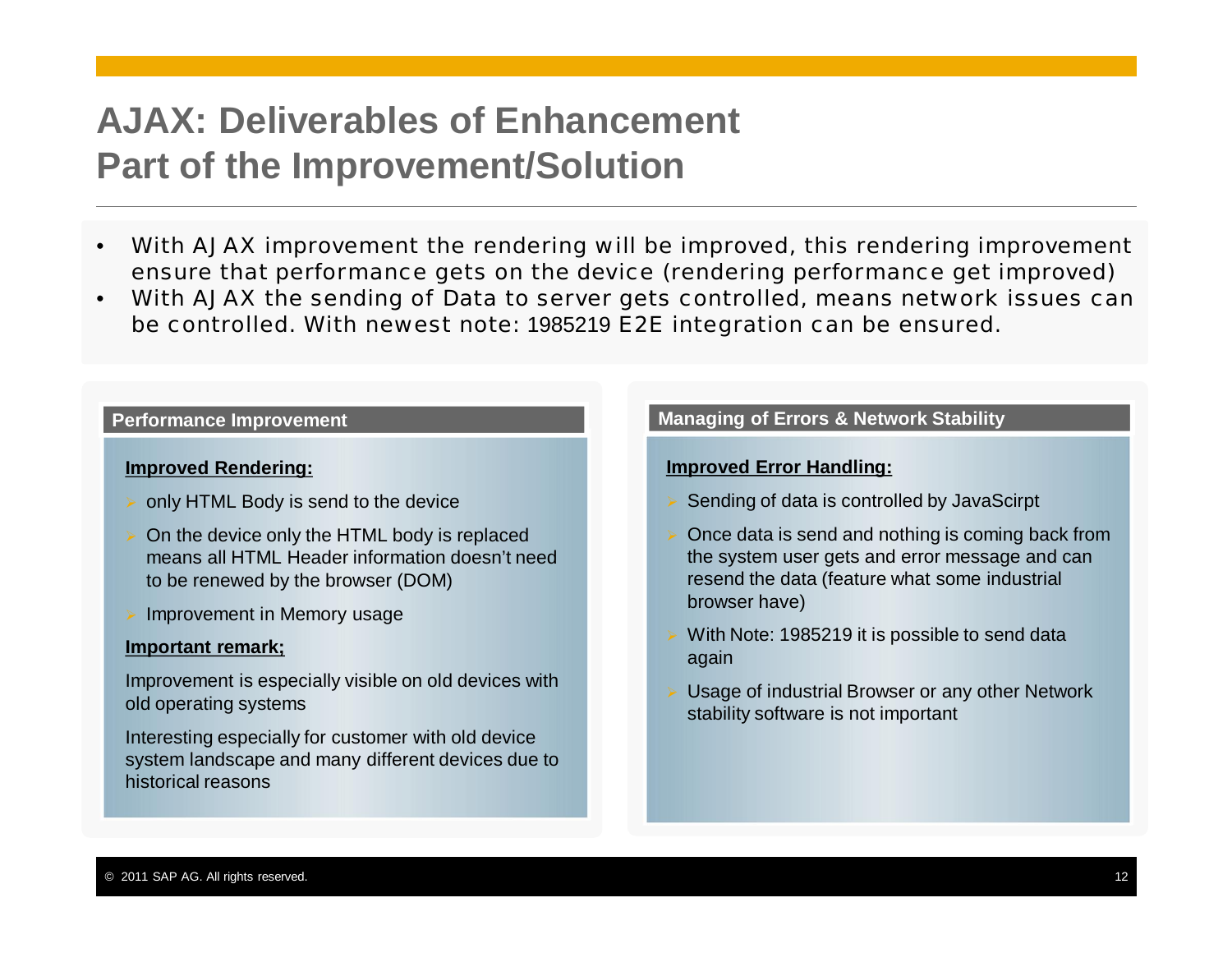# **Detailed Architecture – the ITSmobile Model**



© 2011 SAP AG. All rights reserved. 13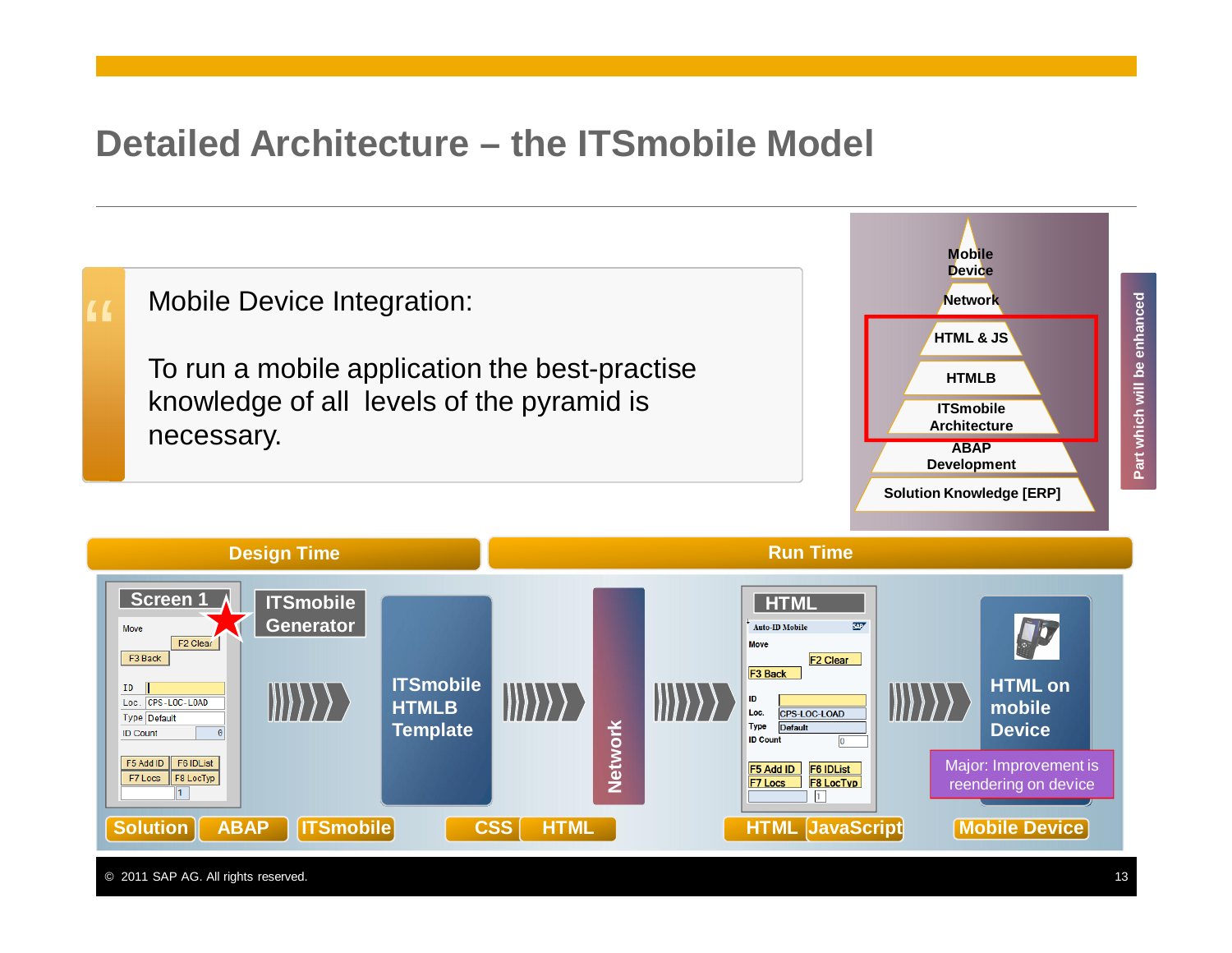# Details of the improvement AJAX Rendering Part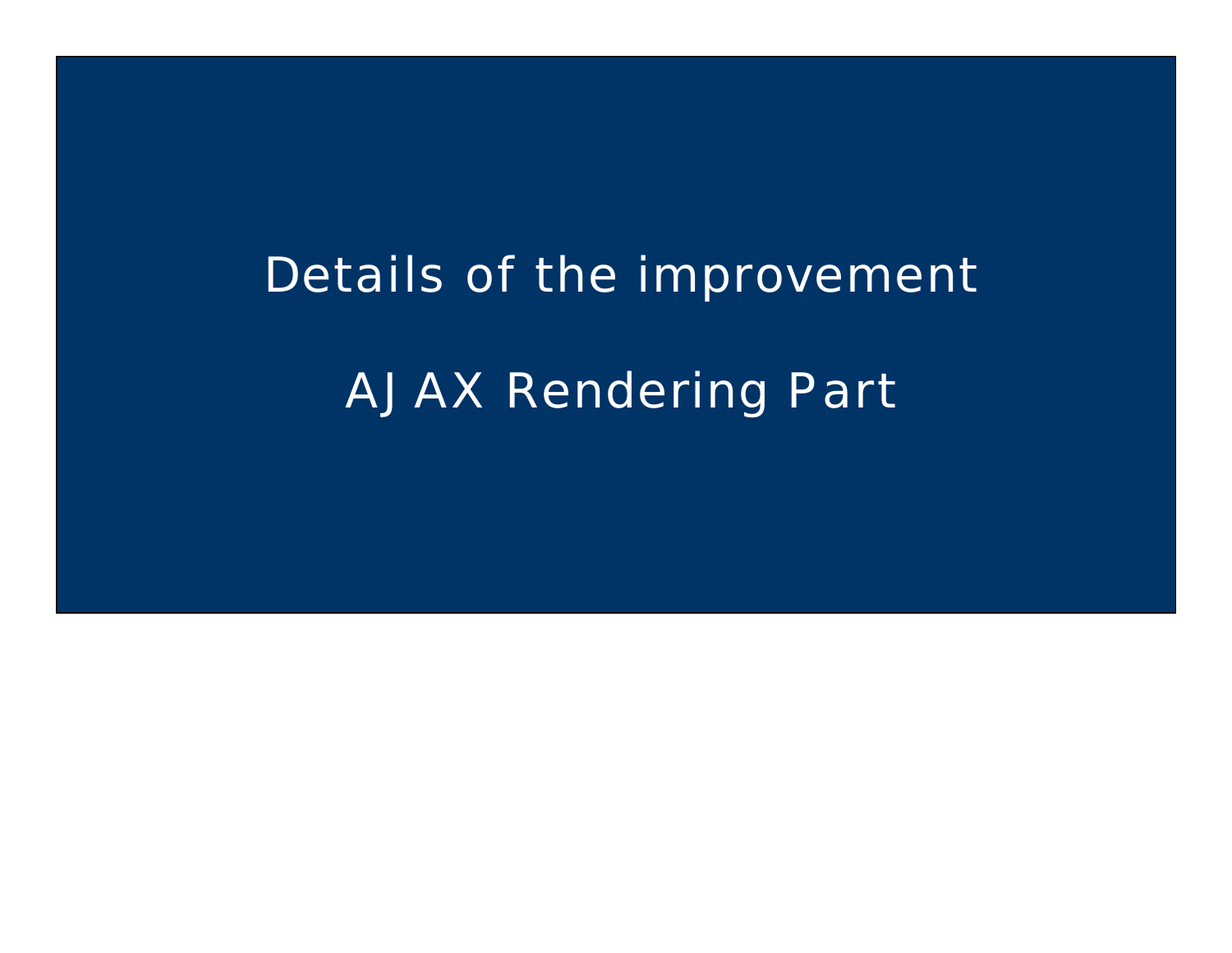# **Technical Background Solution Details and Proposal**

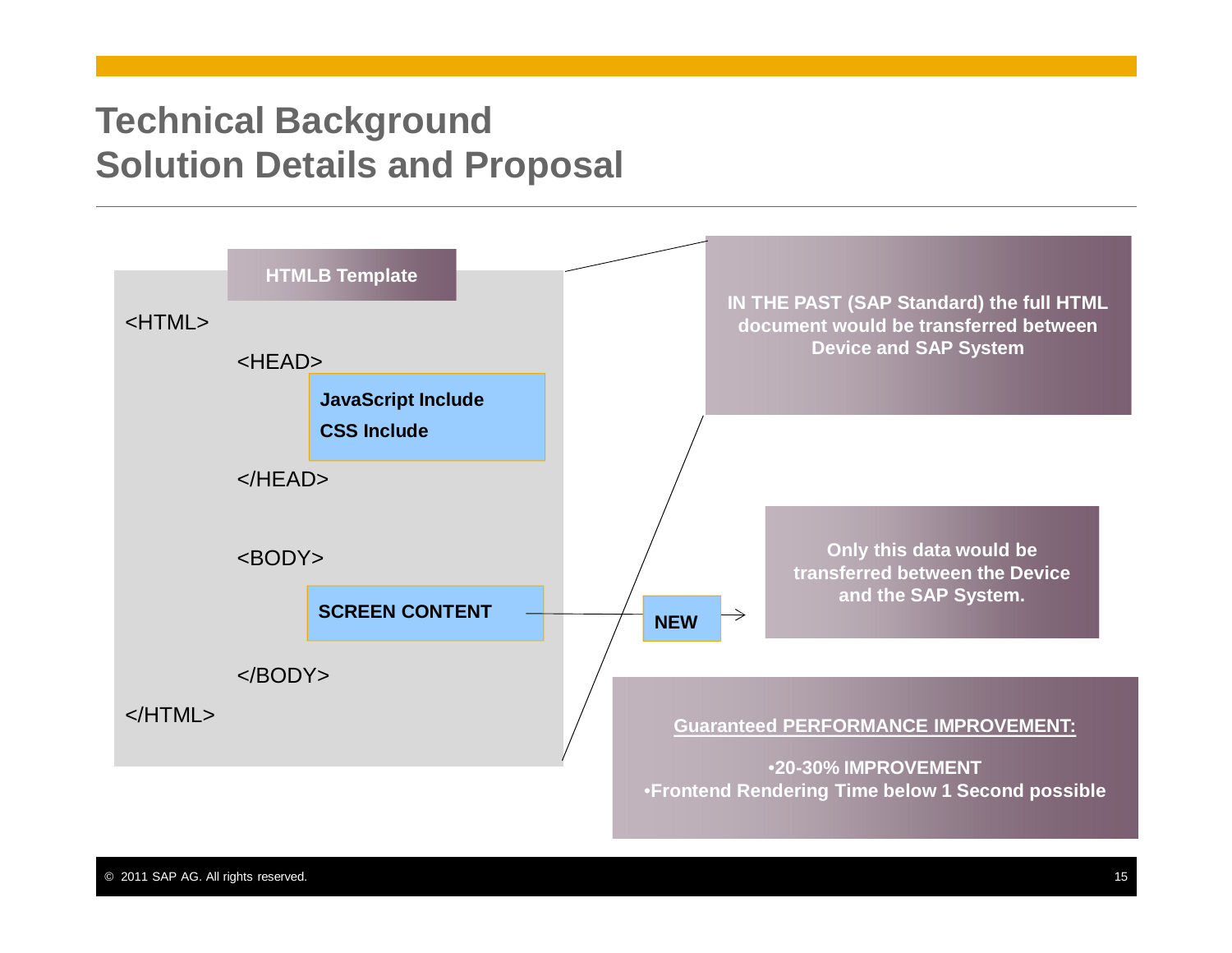# **Technical Details – of ITSmobile AJAX implementation**

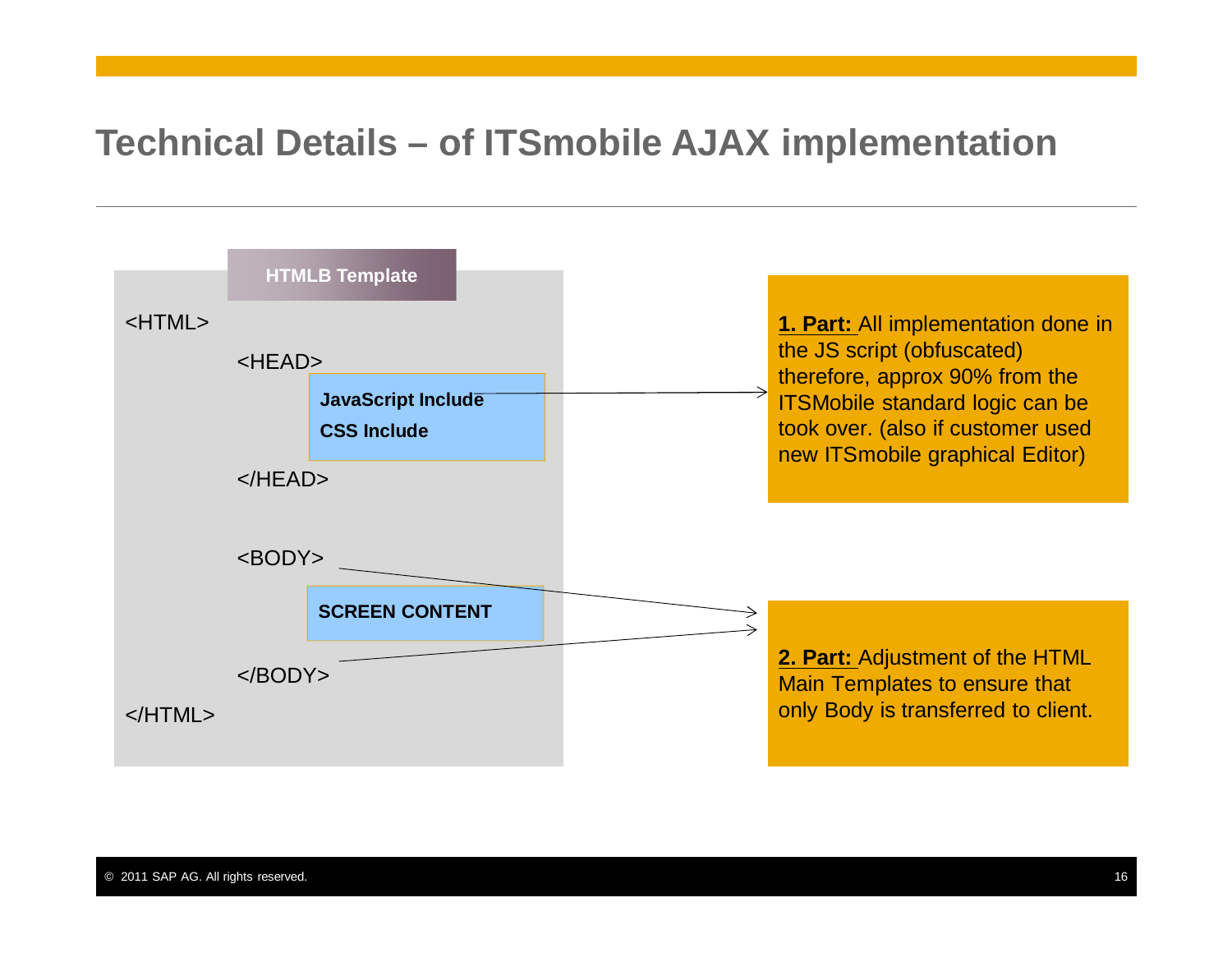**Measurements** Comparision

Project Expirience/Example

ITSMobile Standard vs. ITSmobile AJAX based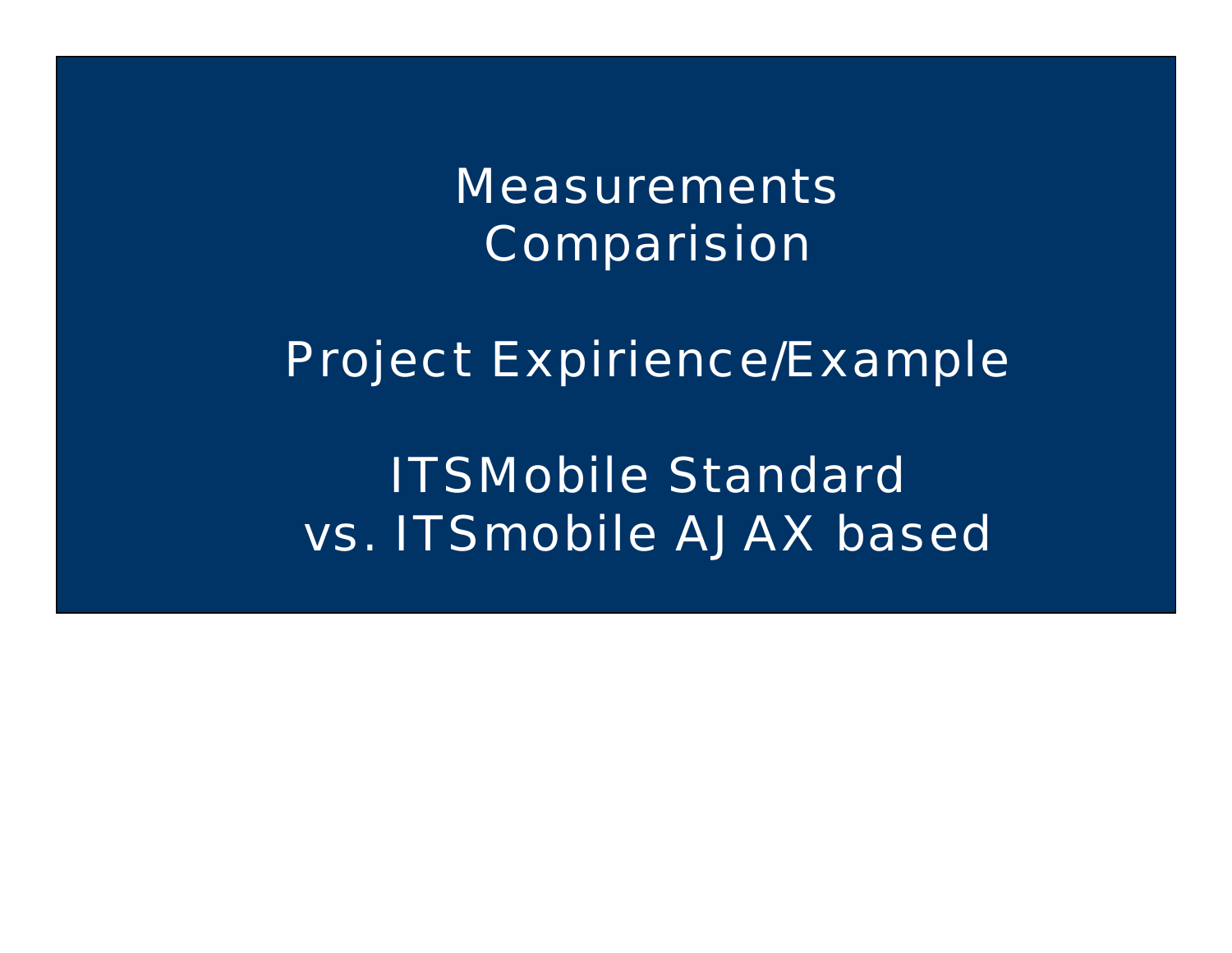# **Performance Comparison (customer expirience) ITSmobile Standard and ITSmobile runs AJAX**

|                 |              | <b>Report /GLB/KGTMHR_MOBILE_ANALYSIS</b> |           |         |                   |                                                                                 |
|-----------------|--------------|-------------------------------------------|-----------|---------|-------------------|---------------------------------------------------------------------------------|
|                 |              |                                           |           |         |                   | ③ Ⅲ B B A 7 F Z % 2 H A 3 G T + B B H H H H H H H H H H H H H + H Export Logfie |
|                 |              |                                           |           |         |                   |                                                                                 |
|                 | Time         | F-Code                                    | Front-End | Backend | Full Time ITSPath |                                                                                 |
| Date<br>31.01.2 | 08:52:22 ENT |                                           | 1.742     | 59      |                   | 1.801 ~ fINUQVRFPTcyOTMuMDAyLjAxLjAxAA ==                                       |

|      |                                 | Report / GLB/KGTMHR_MOBILE_ANALYSIS |           |         |                   |                                       |
|------|---------------------------------|-------------------------------------|-----------|---------|-------------------|---------------------------------------|
|      |                                 |                                     |           |         |                   |                                       |
|      |                                 |                                     |           |         |                   |                                       |
| Date | Time                            | F-Code                              | Front-End | Backend | Full Time ITSPath |                                       |
|      | $31.01.2$ $\sigma$ 14:28:37 ENT |                                     | 696       | 47      |                   | 743 ~flNUQVRFPTMwMzM5LjAwMi4wMS4wMQA= |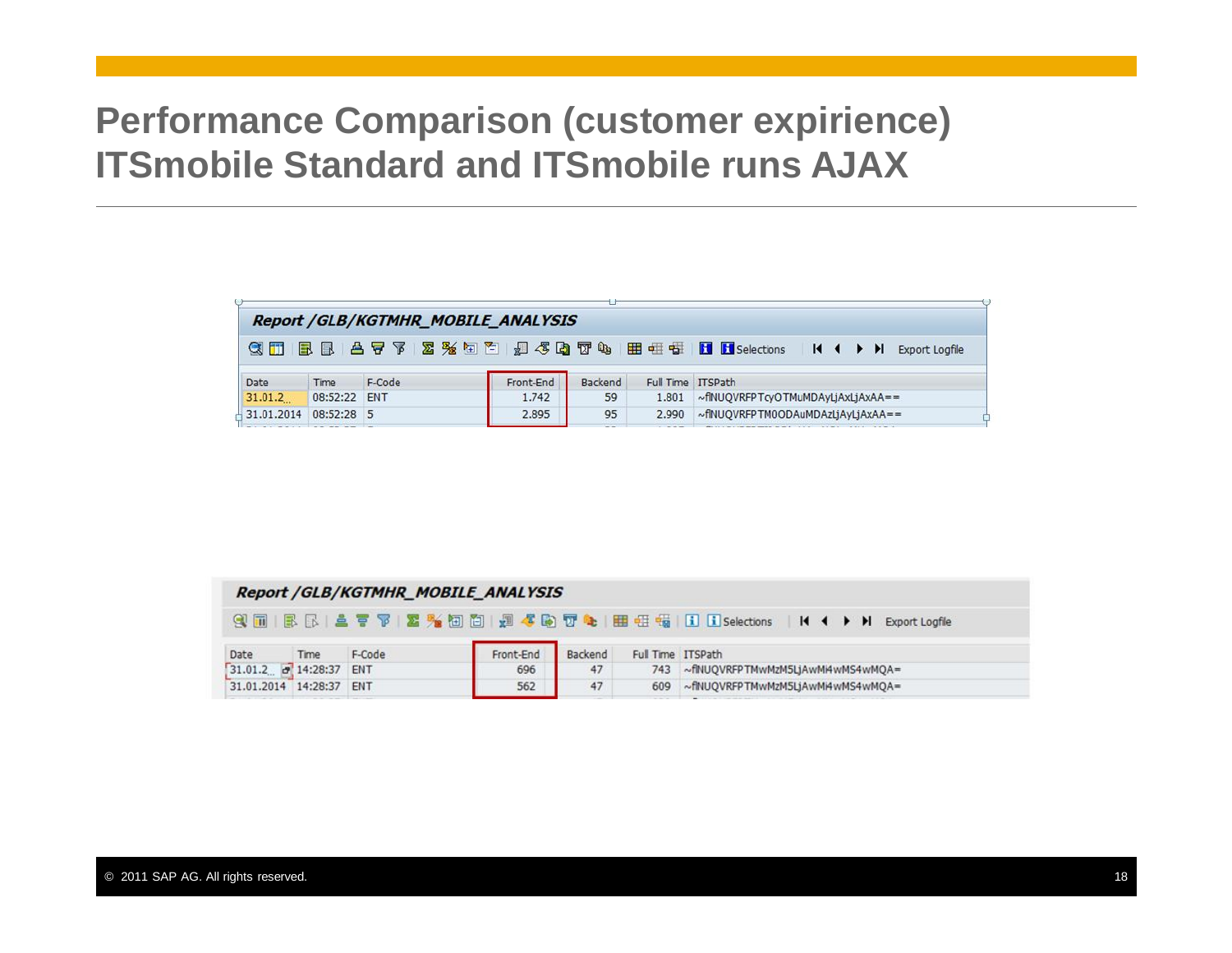# APPENDIX

# Improvement of ITSmobile Design

(only possible with rendering engine = good Browser) = Windows CE5.0 / Windows CE6.0 / RohElements / Enterprise Browser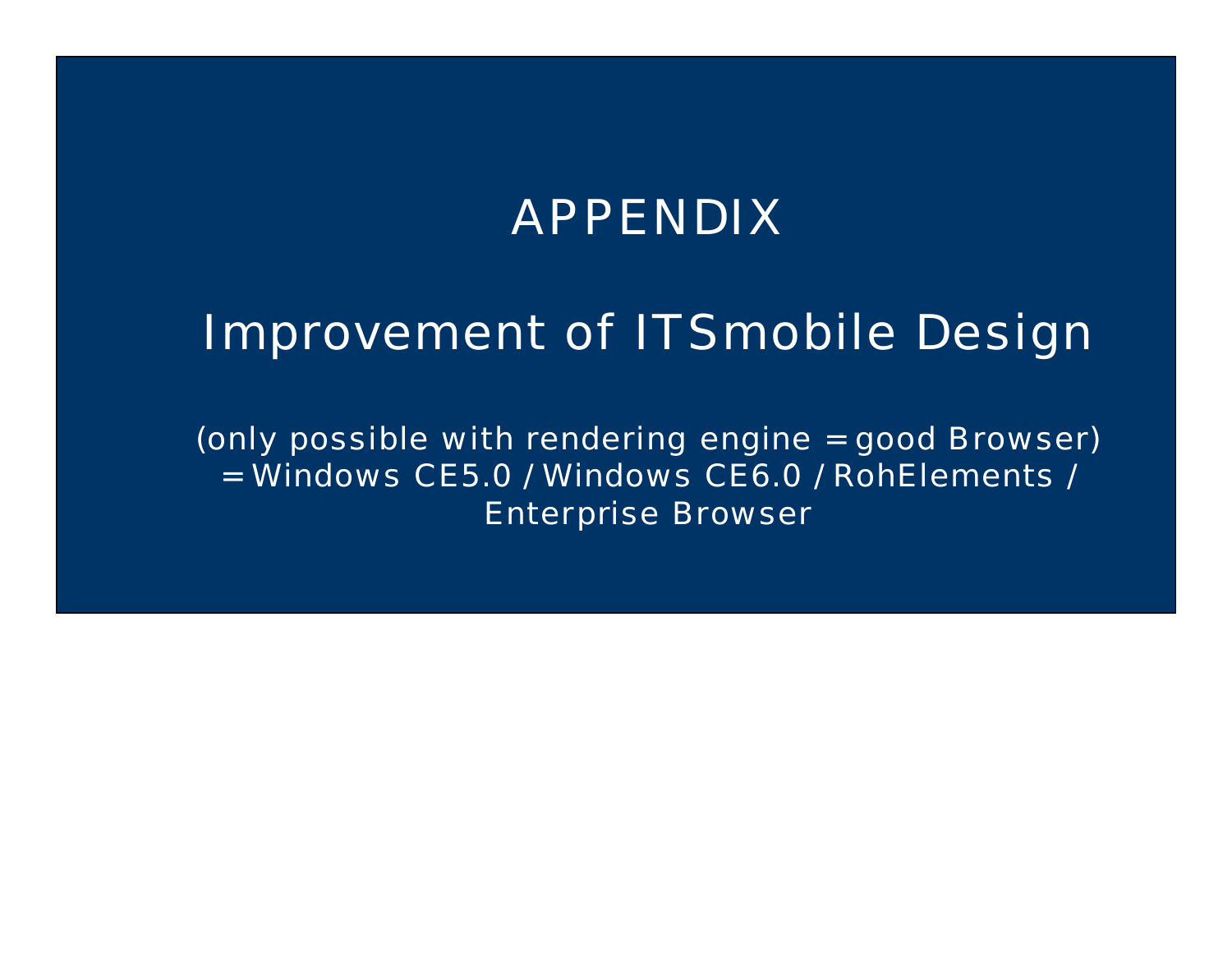# **NEW Design SAP ITSmobile by SAPConsulting**



#### **SAP NOVA Design Improvement:**

If requested and additional change of the design on devices is possible – see above the SAP Consulting NOVA Design.

"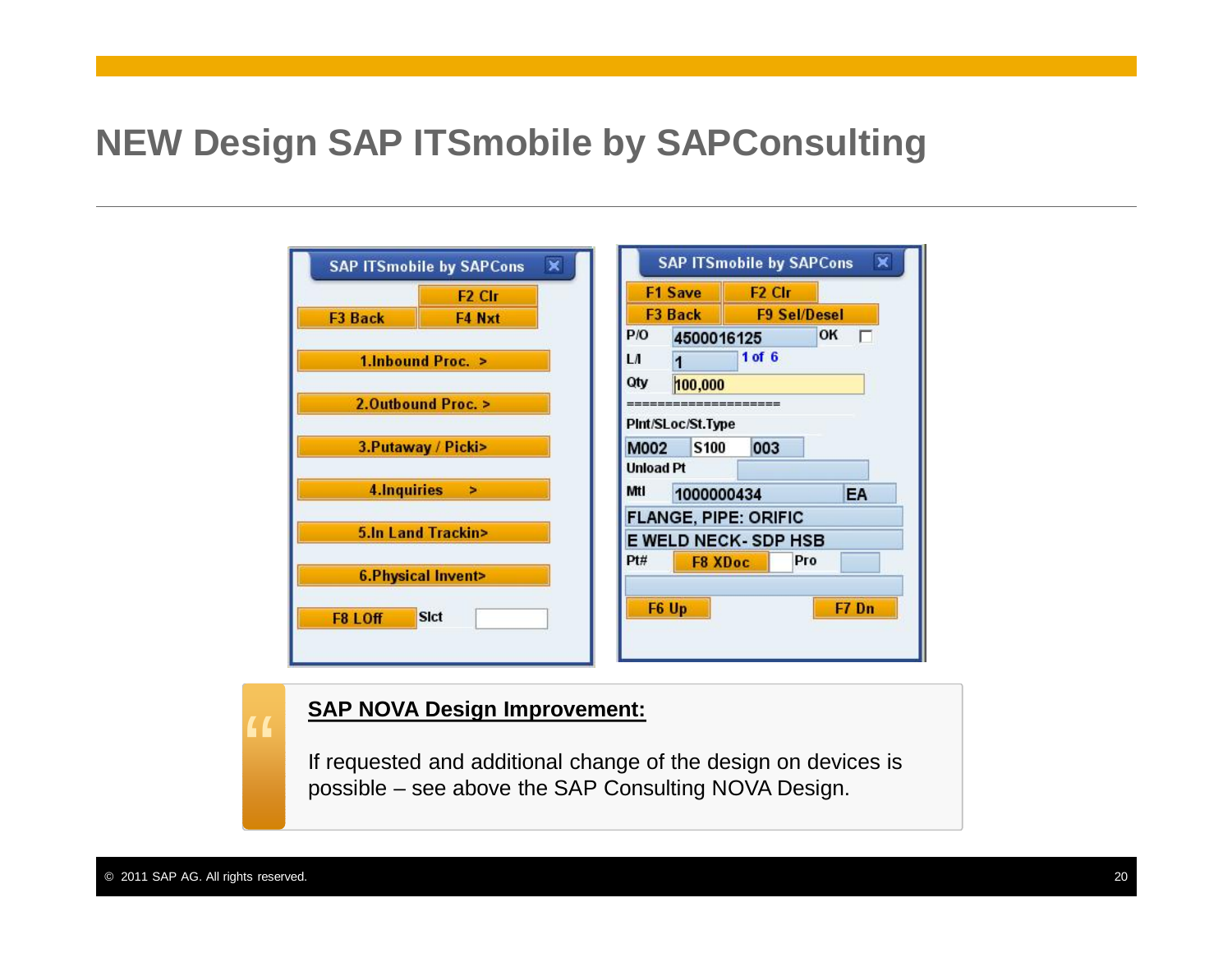## **NEW Design & Functions**



#### **Add. Function:**

- **1. Display SHIFT, FUNC, ALPHA, CTRL via DIVS/Images using JavaScript or EQUI Tags**
- **2. Switch on/off Keyboard with a key on the device**

"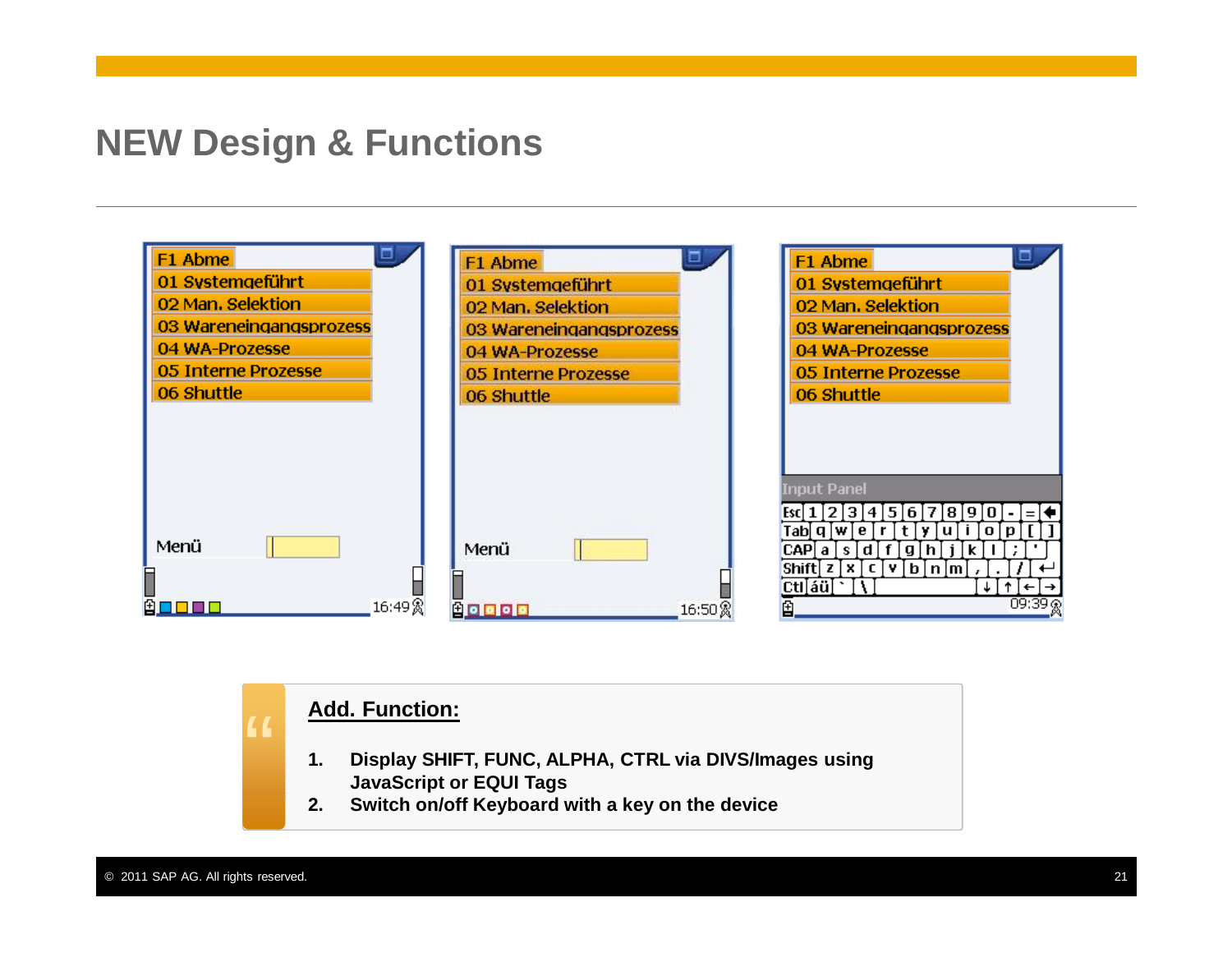

# **Thank You!**

# **Christoph Persich**

SAP Consulting Solution Architect **SAP MENA LLC** Dubai/United Arab Emirates

M +971 - 566 821 870 M +49 - 173 765 73 128

christoph.persich@sap.com www.sap.com